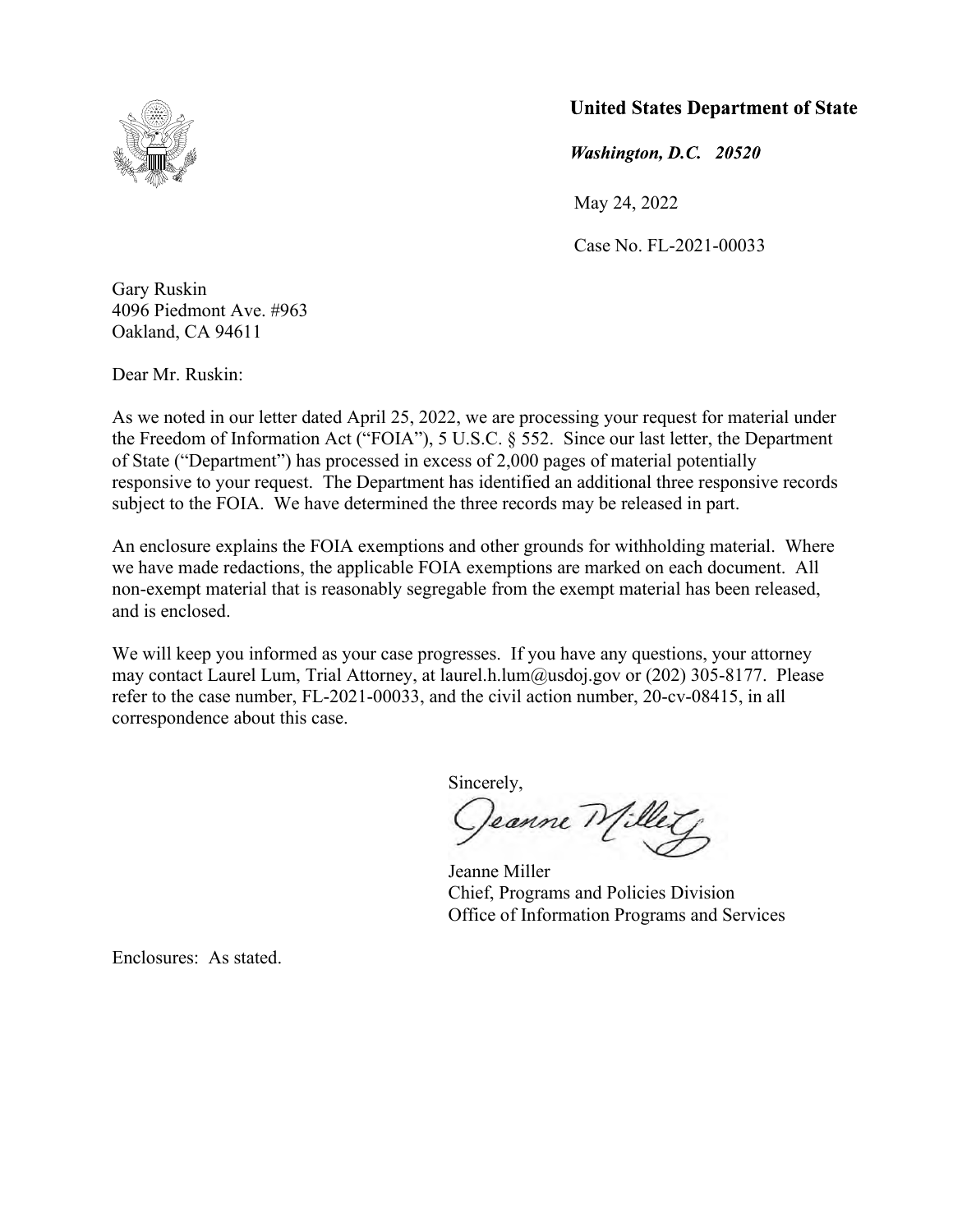### **The Freedom of Information Act (5 USC 552)**

#### **FOIA Exemptions**

- (b)(1) Information specifically authorized by an executive order to be kept secret in the interest of national defense or foreign policy. Executive Order 13526 includes the following classification categories:
	- 1.4(a) Military plans, systems, or operations
	- 1.4(b) Foreign government information
	- 1.4(c) Intelligence activities, sources or methods, or cryptology
	- 1.4(d) Foreign relations or foreign activities of the US, including confidential sources
	- 1.4(e) Scientific, technological, or economic matters relating to national security, including defense against transnational terrorism
	- 1.4(f) U.S. Government programs for safeguarding nuclear materials or facilities
	- $1.4(g)$  Vulnerabilities or capabilities of systems, installations, infrastructures, projects, plans, or protection services relating to US national security, including defense against transnational terrorism
	- 1.4(h) Weapons of mass destruction
- (b)(2) Related solely to the internal personnel rules and practices of an agency
- (b)(3) Specifically exempted from disclosure by statute (other than 5 USC 552), for example:

| ARMSEXP               | Arms Export Control Act, 50a USC 2411(c)                    |
|-----------------------|-------------------------------------------------------------|
| <b>CIA PERS/ORG</b>   | Central Intelligence Agency Act of 1949, 50 USC 403(g)      |
| <b>EXPORT CONTROL</b> | Export Administration Act of 1979, 50 USC App. Sec. 2411(c) |
| <b>FS ACT</b>         | Foreign Service Act of 1980, 22 USC 4004                    |
| <b>INA</b>            | Immigration and Nationality Act, 8 USC 1202(f), Sec. 222(f) |
| <b>IRAN</b>           | Iran Claims Settlement Act, Public Law 99-99, Sec. 505      |

- (b)(4) Trade secrets and confidential commercial or financial information
- (b)(5) Interagency or intra-agency communications forming part of the deliberative process, attorney-client privilege, or attorney work product
- (b)(6) Personal privacy information
- (b)(7) Law enforcement information whose disclosure would:
	- (A) interfere with enforcement proceedings
	- (B) deprive a person of a fair trial
	- (C) constitute an unwarranted invasion of personal privacy
	- (D) disclose confidential sources
	- (E) disclose investigation techniques
	- (F) endanger life or physical safety of an individual
- (b)(8) Prepared by or for a government agency regulating or supervising financial institutions
- (b)(9) Geological and geophysical information and data, including maps, concerning wells

#### **Other Grounds for Withholding**

NR Material not responsive to a FOIA request excised with the agreement of the requester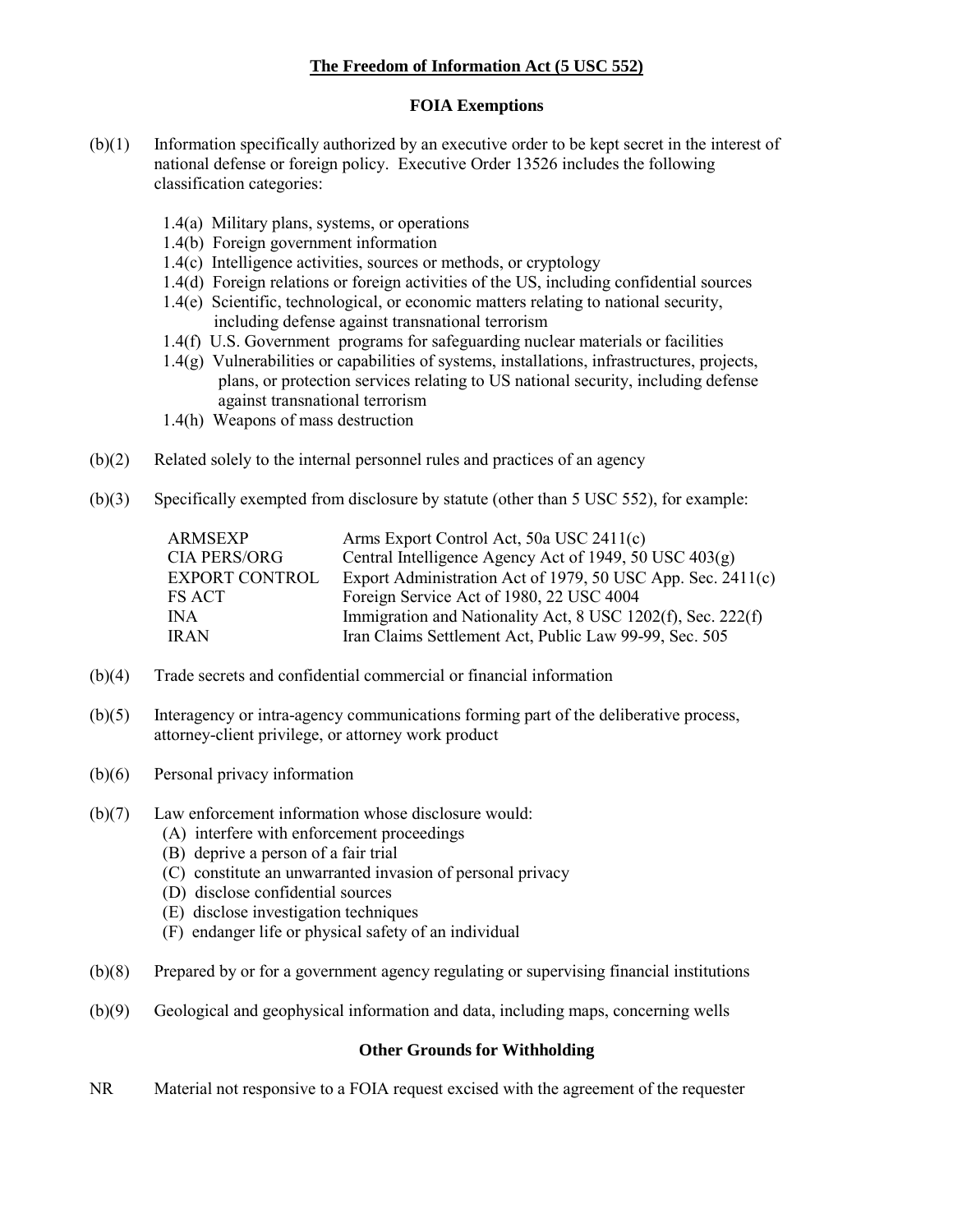05/24/2022 Page 1 FL-2021-00033 A-00000470497 "UNCLASSIFIED"

| From:    | destate.gov><br>(b)(6)                                                                                                                   |
|----------|------------------------------------------------------------------------------------------------------------------------------------------|
| To:      | (b)(6)<br>@state.gov>;<br>(Beijing)(b)(6)<br>@state.gov>;<br>(b)(6)<br>OES-STC-China <oes-stc-china@state.gov></oes-stc-china@state.gov> |
| CC:      | (b)(6)<br>@state.gov>;<br>destate.gov>;<br>(b)(6)<br>(b)(6)<br>@state.gov>;<br>@state.gov><br>(b)(6)                                     |
| Subject: | RE: 2018 Cable on Visit to the Wuhan Virology Institute                                                                                  |
| Date:    | Tue, 10 Mar 2020 18:50:12 +0000                                                                                                          |

Sorry, should've also included IHB.

 $\overline{\phantom{a}}$  $(b)(6)$  Ph.D. Office of Science and Technology Cooperation (OES/STC) U.S. Department of State Phone:  $(h)(6)$ 

|                          |                                                                  | SENSITIVE BUT UNCLASSIFIED.                                                    |                  |                       |
|--------------------------|------------------------------------------------------------------|--------------------------------------------------------------------------------|------------------|-----------------------|
| From: $(b)(6)$           |                                                                  | @state.gov>                                                                    |                  |                       |
|                          | Sent: Tuesday, March 10, 2020 2:38 PM                            |                                                                                |                  |                       |
| To(6)(6)                 | @state.gov>(b)(6)                                                |                                                                                | (Beijing) (b)(6) | @state.gov>; OES-STC- |
|                          | China <oes-stc-china@state.gov></oes-stc-china@state.gov>        |                                                                                |                  |                       |
| Cc:(b)(6)                | (Beijing)(b)(6)<br>@state.gov>                                   |                                                                                |                  |                       |
|                          | Subject: RE: 2018 Cable on Visit to the Wuhan Virology Institute |                                                                                |                  |                       |
|                          |                                                                  | (b)(5)                                                                         |                  |                       |
|                          | This is great. Ive been thinking about this a lot                |                                                                                |                  |                       |
| (b)(5)                   |                                                                  |                                                                                |                  |                       |
| (b)(5)                   |                                                                  | (b)(6)                                                                         |                  |                       |
|                          |                                                                  |                                                                                |                  |                       |
| (h)(6)                   | Ph.D.                                                            |                                                                                |                  |                       |
|                          | Office of Science and Technology Cooperation (OES/STC)           |                                                                                |                  |                       |
| U.S. Department of State |                                                                  |                                                                                |                  |                       |
| Phone: $(b)(6)$          |                                                                  |                                                                                |                  |                       |
|                          |                                                                  |                                                                                |                  |                       |
|                          |                                                                  |                                                                                |                  |                       |
|                          |                                                                  | <b>ENSITIVE BUT UNCLASSIFIE</b>                                                |                  |                       |
| From: (b)(6)             | Dstate.gov>                                                      |                                                                                |                  |                       |
|                          | Sent: Tuesday, March 10, 2020 2:35 PM                            |                                                                                |                  |                       |
| To: $(b)(6)$             |                                                                  | @state.gov>; OES-STC-China <oes-stc-china@state.gov></oes-stc-china@state.gov> |                  |                       |
| Cc: (b)(6)               | (Beijing)(b)(6)<br>@state.gov>                                   |                                                                                |                  |                       |
|                          | Subject: RE: 2018 Cable on Visit to the Wuhan Virology Institute |                                                                                |                  |                       |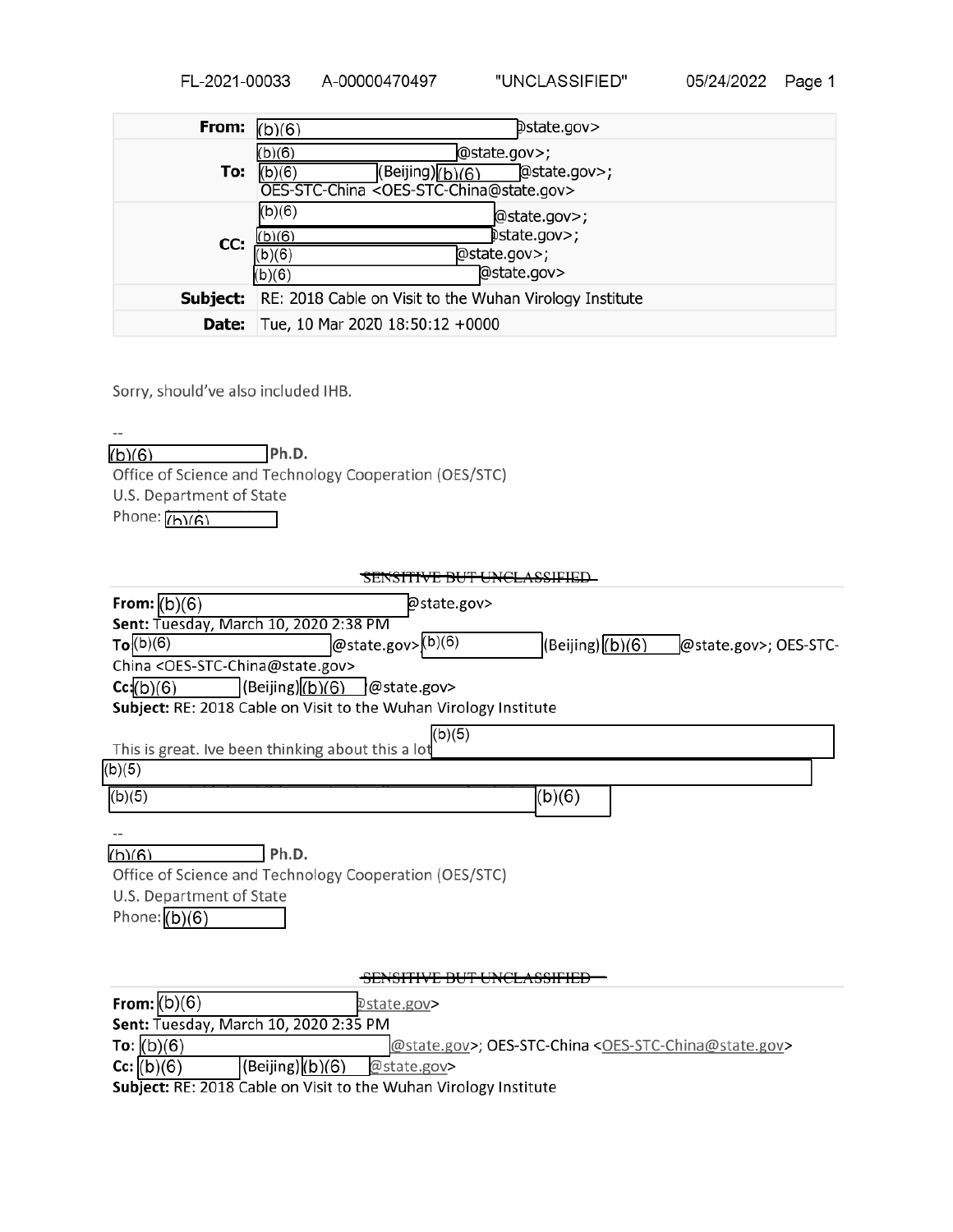Thanks  $(b)(6)$ 

#### <u>-SENSITIVE BUT UNCLASSIFIED</u>

From: $(b)(6)$  $(Beijing)(b)(6)$ @state.gov> Sent: Tuesday, March 10, 2020 12:34 PM To: OES-STC-China <OES-STC-China@state.gov>  $Cc: (b)(6)$ (Beijing) (b)(6) @state.gov> Subject: FW: 2018 Cable on Visit to the Wuhan Virology Institute

All,

See the attached 2018 cable out of Wuhan.  $(b)(6)$  as noted that all of the programs mentioned in the cable have since been canceled or defunded: NSF and USAID are gone; Predict was ended; and the NIAID position appears to have gone unfilled. (b)(5)

 $(b)(5)$ 

Regards,

 $(b)(6)$ 

#### **SENSITIVE BUT UNCLASSIFIED**

From:  $(6)(6)$ @state.gov> Sent: Tuesday, March 10, 2020 8:13 AM To: EAP-CM-Office-DL <EAP-CM-Office-DL@state.gov>  $Cc: (b)(6)$ @state.gov> Subject: FW: 2018 Cable on Visit to the Wuhan Virology Institute

 $($ b $)$ (6) thanks for digging this up. Flagging for others on the desk as well.

#### SENSITIVE BUT UNCLASSIFIED

| From: $(6)(6)$                                                              | @state.gov>       |                           |
|-----------------------------------------------------------------------------|-------------------|---------------------------|
| <b>Sent: Tuesday, March 10, 2020 8:10 AM</b>                                |                   |                           |
| To: $(6)(6)$                                                                | @state.gov>(b)(6) | $\omega$ state.gov>(b)(6) |
| $\mathcal{D}$ state.gov $\lambda$ (b)(6)<br>(b)(6)                          | @state.gov>       |                           |
| Cc: EAP-J-Office-DL <eap-j-office-dl@state.gov></eap-j-office-dl@state.gov> |                   |                           |

Subject: FW: 2018 Cable on Visit to the Wuhan Virology Institute

I actually forgot about this cable until very recently and just tracked down a copy.

1. (SBU) Summary with Comment: China's Wuhan Institute of Virology, a global leader in virus research, is a key partner for the United States in protecting global health security. Its role as operator of the just-launched Biosafety Level 4 (or "P4") lab -- the first such lab in China --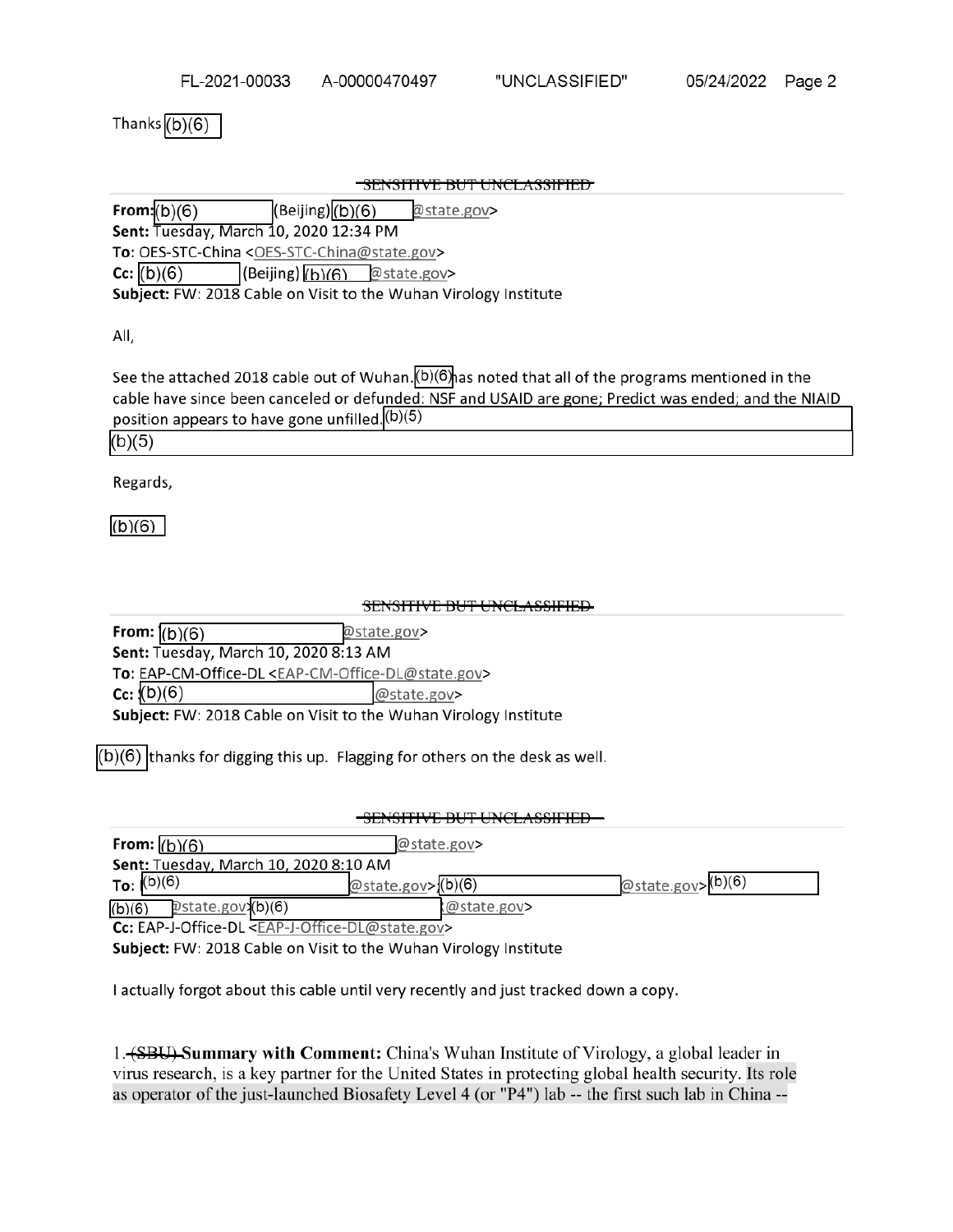| opens up even more opportunities for expert exchange, especially in light of the lab's shortage of |                         |
|----------------------------------------------------------------------------------------------------|-------------------------|
| trained staff (Ref A). $(b)(5)$                                                                    |                         |
| (b)(5)                                                                                             |                         |
|                                                                                                    |                         |
|                                                                                                    |                         |
| (b)(5)                                                                                             | <b>End Summary with</b> |
| Commont                                                                                            |                         |

Comment.

|                    |        | CEMCITIVE DUT UMCLA CCIFIED                                        |
|--------------------|--------|--------------------------------------------------------------------|
| Sender:            | (b)(6) | @state.gov>                                                        |
|                    | (b)(6) | @state.gov>;                                                       |
|                    | (b)(6) | (Beijing)(b)(6)<br>@state.gov>;                                    |
|                    |        | OES-STC-China <oes-stc-china@state.gov>;</oes-stc-china@state.gov> |
| Recipient $(b)(6)$ |        | (Beijing) <mark>/</mark> b)/6)<br>@state.gov>;                     |
|                    | (b)(6) | @state.gov>;                                                       |
|                    | (b)(6) | @state.gov>;                                                       |
|                    | (b)(6) | @state.gov>                                                        |
|                    |        |                                                                    |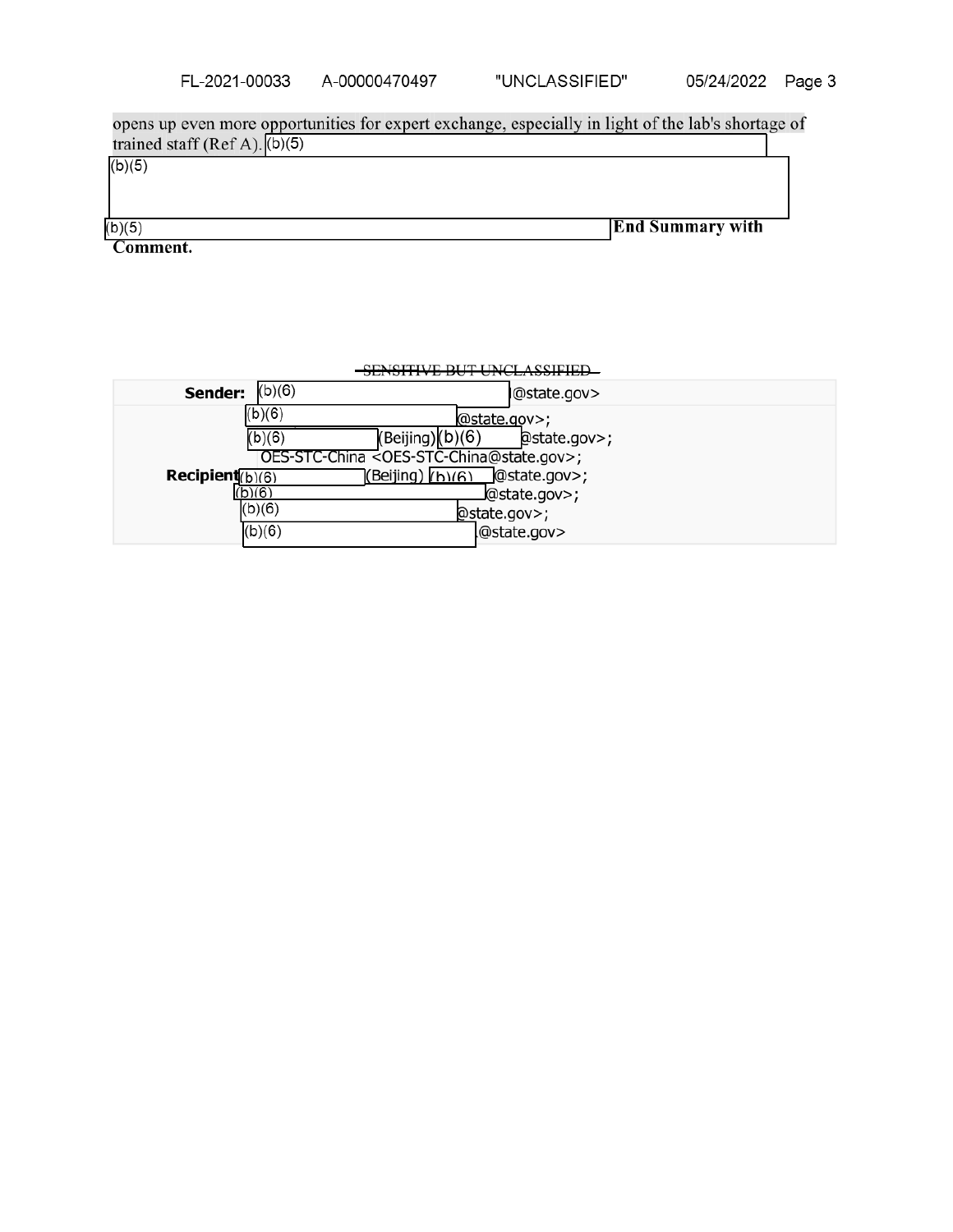FL-2021-00033 A-00000472526 "UNCLASSIFIED" 05/24/2022 Page 4

| From: $(b)(6)$ |                                           | @state.gov>                                                                    |
|----------------|-------------------------------------------|--------------------------------------------------------------------------------|
|                | Stilwell, David R $($ b $)(6)$            | @state.gov>;                                                                   |
|                | (b)(6)                                    | @state.gov>;                                                                   |
|                | (h)/f)                                    | @state.gov>;                                                                   |
|                | (b)(6)<br>@state.gov>;                    |                                                                                |
|                | (b)(6)                                    | @state.gov>;                                                                   |
|                | <b>To:</b> $(6)(6)$                       | @state.gov>;                                                                   |
|                | $\overline{(Beijing)}$ $(b)(6)$<br>(b)(6) | @state.gov>;                                                                   |
|                | (h)(6)                                    | $(Shenyang)$ $\sqrt{(h)(a)}$ @state.gov>;                                      |
|                | (b)(6)                                    | @state.gov>;                                                                   |
|                | (h)(6)                                    | @state.gov>;                                                                   |
|                | (h)(6)                                    | @state.gov>                                                                    |
| Subject:       | bat coronaviruses                         | Fwd: WP: State Department cables warned of safety issues at Wuhan lab studying |
|                |                                           |                                                                                |
| Date:          | Tue, 14 Apr 2020 11:14:41 +0000           |                                                                                |

Rogin's piece is out.

# **State Department cables warned of safety** issues at Wuhan lab studying bat coronaviruses

#### Josh Rogin

Two years before the novel coronavirus pandemic upended the world, U.S. Embassy officials visited a Chinese research facility in the city of Wuhan several times and sent two official warnings back to Washington about inadequate safety at the lab, which was conducting risky studies on coronaviruses from bats. The cables have fueled discussions inside the U.S. government about whether this or another Wuhan lab was the source of the virus — even though conclusive proof has yet to emerge. In January 2018, the U.S. Embassy in Beijing took the unusual step of repeatedly sending U.S. science diplomats to the Wuhan Institute of Virology (WIV), which had in 2015 become China's first laboratory to achieve the highest level of international bioresearch safety (known as BSL-4). WIV issued a news release in English about the last of these visits, which occurred on March 27, 2018. The U.S. delegation was led by Jamison Fouss, the consule general in Wuhan, and Rick Switzer, the embassy's counselor of environment, science, technology and health. Last week, WIV erased that statement from its website, though it remains archived on the Internet.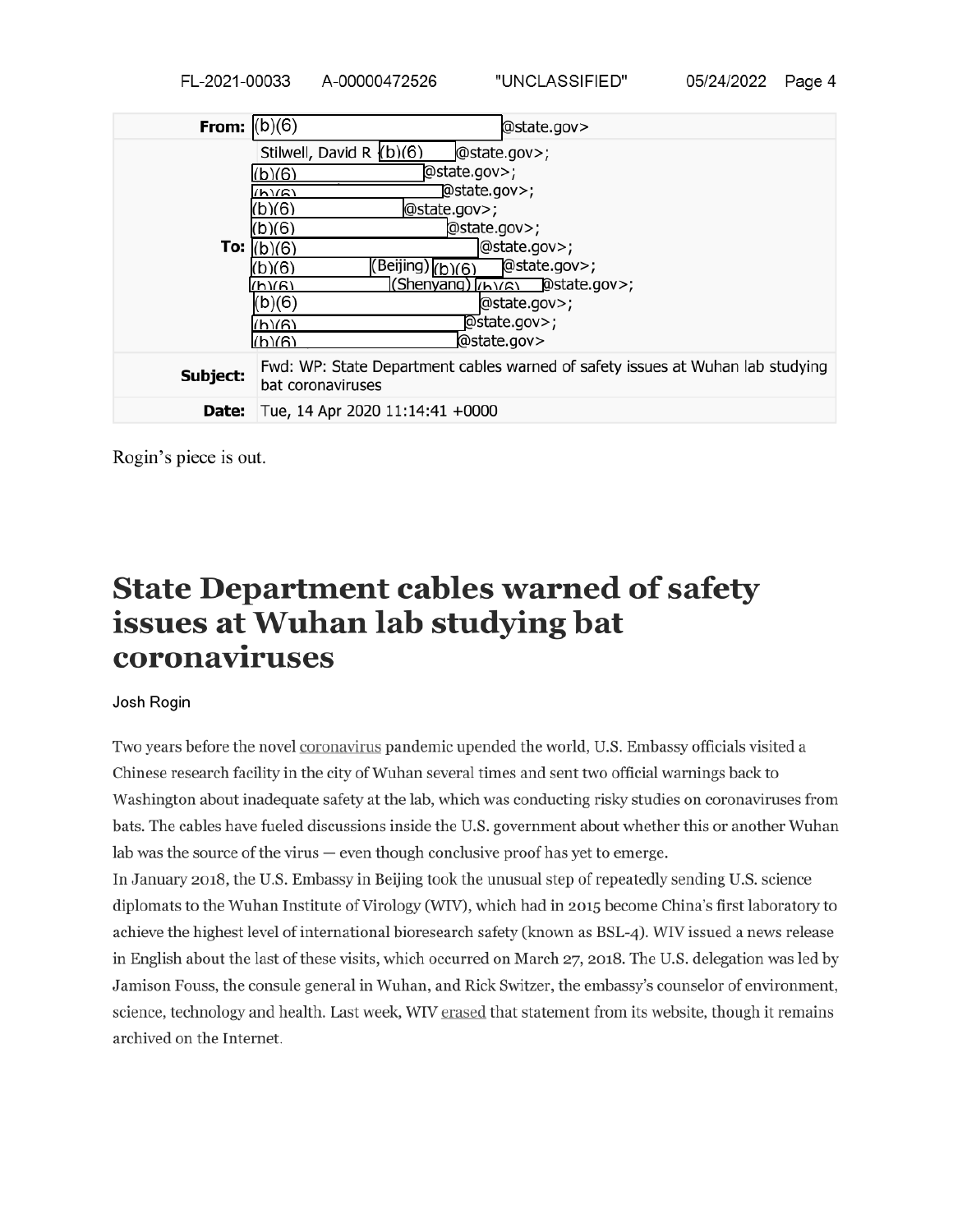What the U.S. officials learned during their visits concerned them so much that they dispatched two diplomatic cables categorized as Sensitive But Unclassified back to Washington. The cables warned about safety and management weaknesses at the WIV lab and proposed more attention and help. The first cable, which I obtained, also warns that the lab's work on bat coronaviruses and their potential human transmission represented a risk of a new SARS-like pandemic. "During interactions with scientists at the WIV laboratory, they noted the new lab has a serious shortage of appropriately trained technicians and investigators needed to safely operate this high-containment laboratory," states the Jan. 19, 2018, cable, which was drafted by two officials from the embassy's environment, science and health sections who met with the WIV scientists. (The State Department declined to comment on this and other details of the story.)

The Chinese researchers at WIV were receiving assistance from the Galveston National Laboratory at the University of Texas Medical Branch and other U.S. organizations, but the Chinese requested additional help. The cables argued that the United States should give the Wuhan lab further support, mainly because its research on bat coronaviruses was important but also dangerous.

As the cable noted, the U.S. visitors met with Shi Zhengli, the head of the research project, who had been publishing studies related to bat coronaviruses for many years. In November 2017, just before the U.S. officials' visit, Shi's team had published research showing that horseshoe bats they had collected from a cave in Yunnan province were very likely from the same bat population that spawned the SARS coronavirus in 2003.

"Most importantly," the cable states, "the researchers also showed that various SARS-like coronaviruses can interact with ACE2, the human receptor identified for SARS-coronavirus. This finding strongly suggests that SARS-like coronaviruses from bats can be transmitted to humans to cause SARS-like diseases. From a public health perspective, this makes the continued surveillance of SARS-like coronaviruses in bats and study of the animal-human interface critical to future emerging coronavirus outbreak prediction and prevention."

The research was designed to prevent the next SARS-like pandemic by anticipating how it might emerge. But even in 2015, other scientists questioned whether Shi's team was taking unnecessary risks. In October 2014, the U.S. government had imposed a moratorium on funding of any research that makes a virus more deadly or contagious, known as "gain-of-function" experiments.

As many have pointed out, there is no evidence that the virus now plaguing the world was engineered; scientists largely agree it came from animals. But that is not the same as saying it didn't come from the lab, which spent years testing bat coronaviruses in animals, said Xiao Qiang, a research scientist at the School of Information at the University of California at Berkeley.

"The cable tells us that there have long been concerns about the possibility of the threat to public health that came from this lab's research, if it was not being adequately conducted and protected," he said. There are similar concerns about the nearby Wuhan Center for Disease Control and Prevention lab, which operates at biosecurity level 2, a level significantly less secure than the level-4 standard claimed by the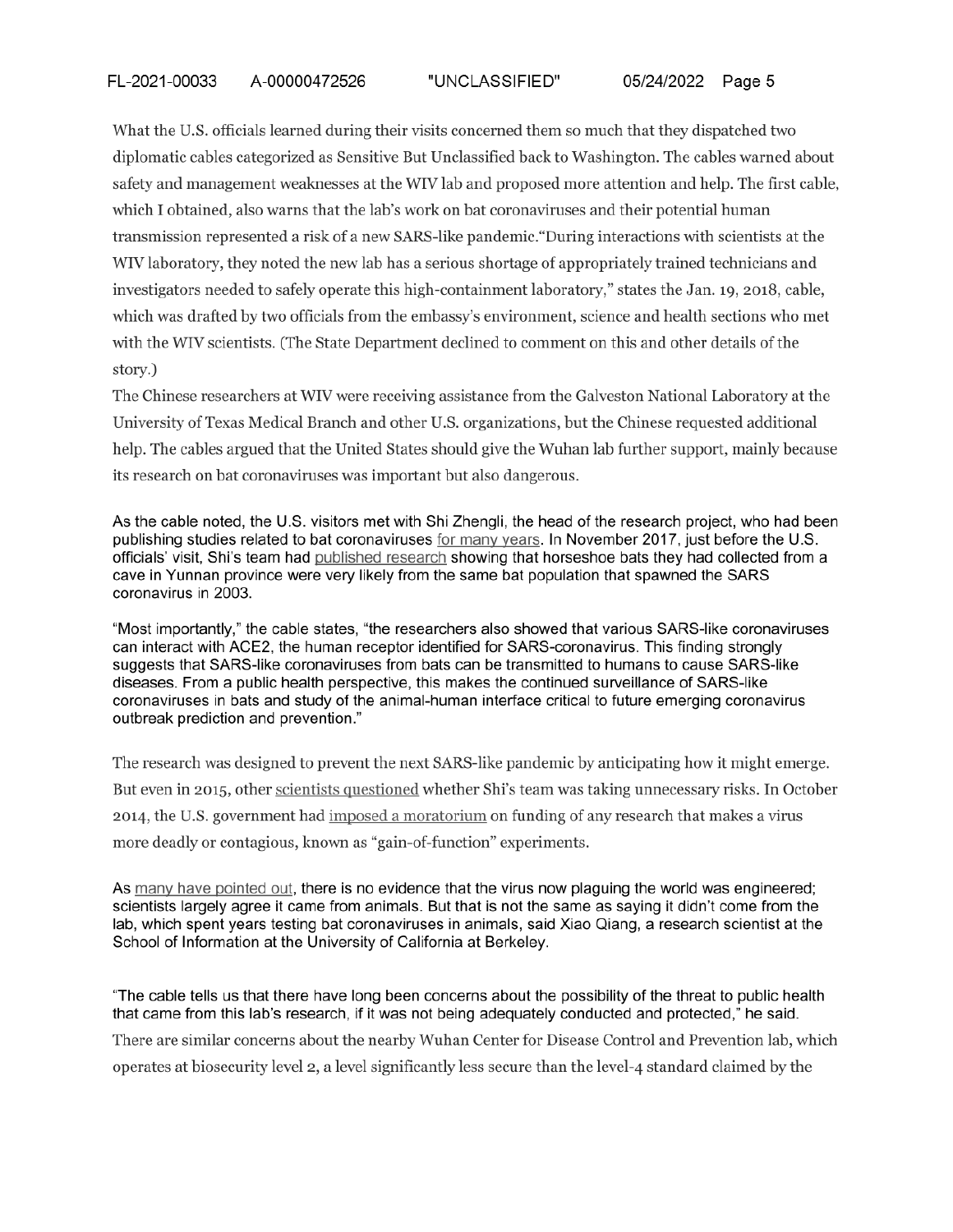Wuhan Insititute of Virology lab, Xiao said. That's important because the Chinese government still refuses to answer basic questions about the origin of the novel coronavirus while suppressing any attempts to examine whether either lab was involved.

Sources familiar with the cables said they were meant to sound an alarm about the grave safety concerns at the WIV lab, especially regarding its work with bat coronaviruses. The embassy officials were calling for more U.S. attention to this lab and more support for it, to help it fix its problems.

"The cable was a warning shot," one U.S. official said. "They were begging people to pay attention to what was going on."

No extra assistance to the labs was provided by the U.S. government in response to these cables. The cables began to circulate again inside the administration over the past two months as officials debated whether the lab could be the origin of the pandemic and what the implications would be for the U.S. pandemic response and relations with China.

Inside the Trump administration, many national security officials have long suspected either the WIV or the Wuhan Center for Disease Control and Prevention lab was the source of the novel coronavirus outbreak. According to the New York Times, the intelligence community has provided no evidence to confirm this. But one senior administration official told me that the cables provide one more piece of evidence to support the possibility that the pandemic is the result of a lab accident in Wuhan.

"The idea that is was just a totally natural occurrence is circumstantial. The evidence it leaked from the lab is circumstantial. Right now, the ledger on the side of it leaking from the lab is packed with bullet points and there's almost nothing on the other side," the official said.

As my colleague David Ignatius noted, the Chinese government's original story - that the virus emerged from a seafood market in Wuhan — is shaky. Research by Chinese experts published in the Lancet in January showed the first known patient, identified on Dec. 1, had no connection to the market, nor did more than one-third of the cases in the first large cluster. Also, the market didn't sell bats.

Shi and other WIV researchers have categorically denied this lab was the origin for the novel coronavirus. On Feb. 3, her team was the first to publicly report the virus known as 2019-nCoV was a bat-derived coronavirus.

The Chinese government, meanwhile, has put a total lockdown on information related to the virus origins. Beijing has yet to provide U.S. experts with samples of the novel coronavirus collected from the earliest cases. The Shanghai lab that published the novel coronavirus genome on Jan. 11 was quickly shut down by authorities for "rectification." Several of the doctors and journalists who reported on the spread early on have disappeared.

On Feb. 14, Chinese President Xi Jinping called for a new biosecurity law to be accelerated. On Wednesday, CNN reported the Chinese government has placed severe restrictions requiring approval before any research institution publishes anything on the origin of the novel coronavirus.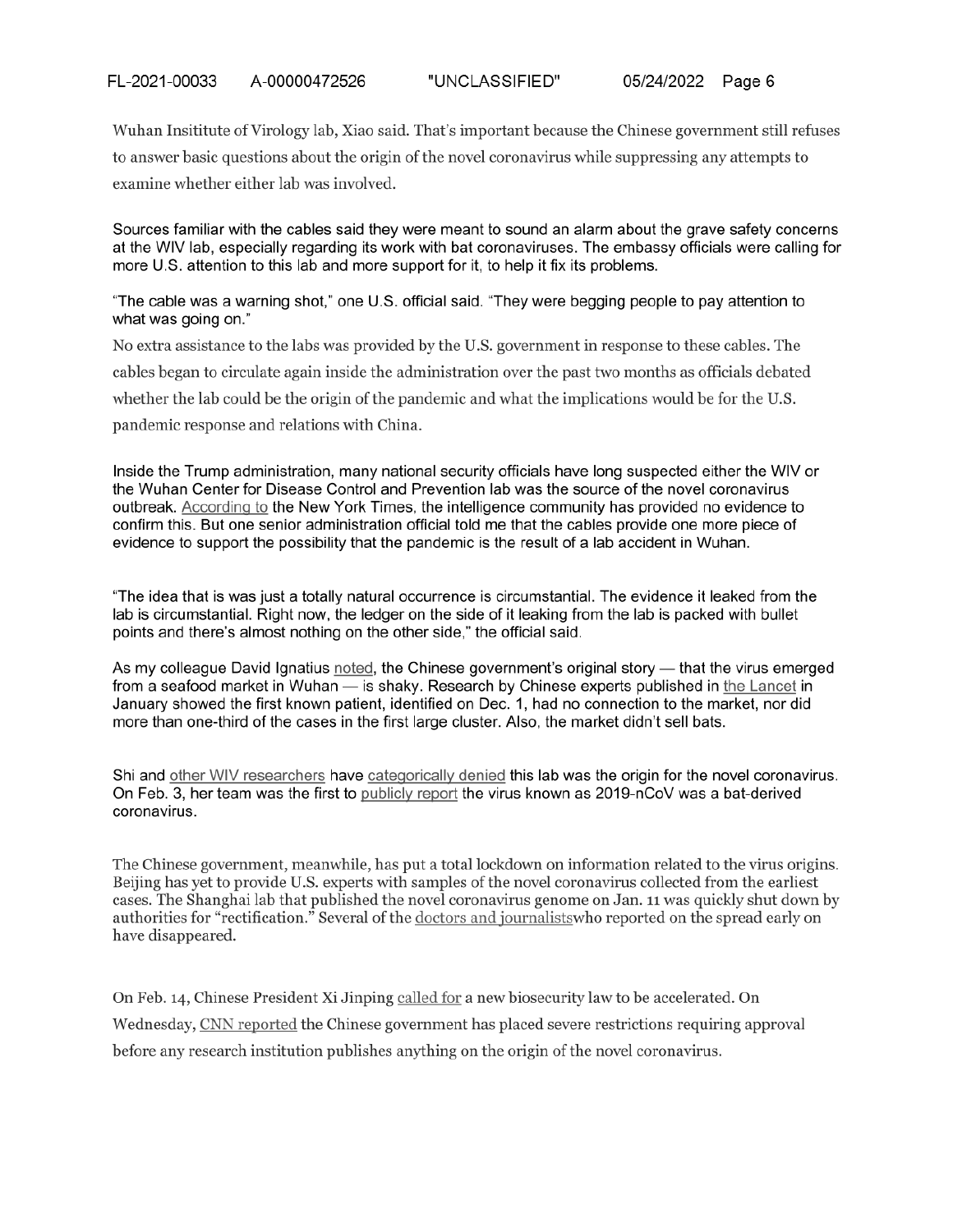The origin story is not just about blame. It's crucial to understanding how the novel coronavirus pandemic started because that informs how to prevent the next one. The Chinese government must be transparent and answer the questions about the Wuhan labs because they are vital to our scientific understanding of the virus, said Xiao.

We don't know whether the novel coronavirus originated in the Wuhan lab, but the cable pointed to the danger there and increases the impetus to find out, he said.

"I don't think it's a conspiracy theory. I think it's a legitimate question that needs to be investigated and answered," he said. "To understand exactly how this originated is critical knowledge for preventing this from happening in the future."

|                                              |                                                                                                       |                                     | @state.gov>                                                                                                                 |
|----------------------------------------------|-------------------------------------------------------------------------------------------------------|-------------------------------------|-----------------------------------------------------------------------------------------------------------------------------|
| <b>Sender:</b> $(6)(6)$<br><b>Recipient:</b> | Stilwell, David R (b)(6)<br>(h)(6)<br><u>(b)(6)</u><br>(b)(6)<br>(b)(6)<br>(b)(6)<br>(b)(6)<br>(b)(6) | (Beijing)(b)(6)<br>(Shenyang)(b)(6) | @state.gov>;<br>@state.gov>;<br>@state.gov>;<br>state.gov>;<br>@state.gov>;<br>@state.gov>;<br>@state.gov>;<br>@state.gov>; |
|                                              | (b)(6)                                                                                                |                                     | @state.gov>;<br>@state.gov>;                                                                                                |
|                                              | (b)(6)                                                                                                |                                     |                                                                                                                             |
|                                              | (h)(6)                                                                                                |                                     | @state.gov>                                                                                                                 |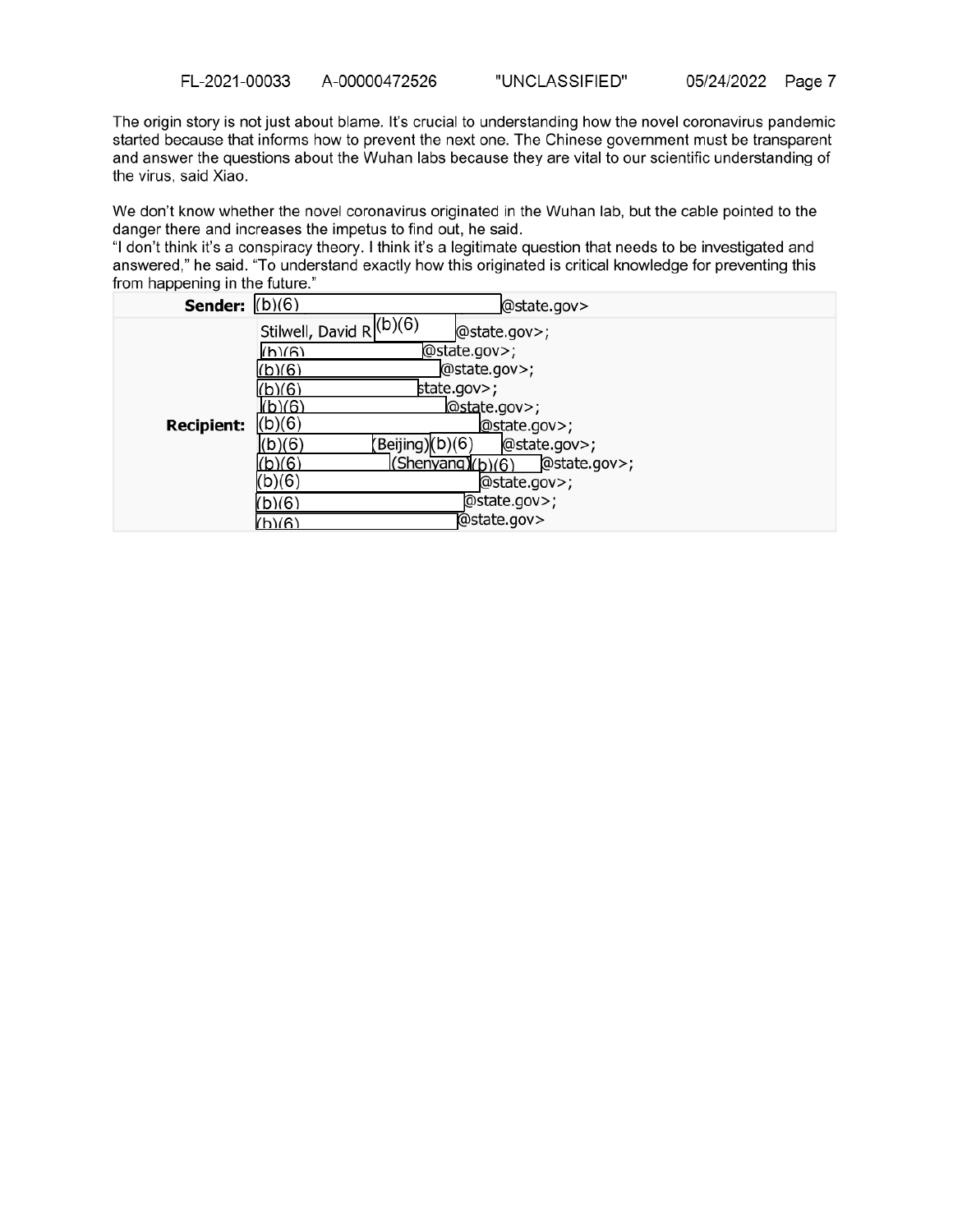FL-2021-00033 A-00000470495 "UNCLASSIFIED"

| From: | $\log(b)(6)$<br>@state.gov><br>(b)(6)                                                            |
|-------|--------------------------------------------------------------------------------------------------|
|       | To: Beijing ESTH Unit Chiefs <beijingesthunitchiefs@state.gov></beijingesthunitchiefs@state.gov> |
|       | CC: (b)(6)<br>@state.gov>                                                                        |
|       | <b>Subject:</b> FW: 2018 Cable on Visit to the Wuhan Virology Institute                          |
| Date: | Tue, 10 Mar 2020 16:14:35 +0000                                                                  |

ESTH,

| (b)(6) |
|--------|

#### SENSITIVE BUT UNCLASSIFIED

From:  $(b)(6)$  @state.<br>Sent: Tuesday, March 10, 2020 8:13 AM @state.gov> To: EAP-CM-Office-DL <EAP-CM-Office-DL@state.gov>  $Cc: (b)(6)$ @state.gov> Subject: FW: 2018 Cable on Visit to the Wuhan Virology Institute

 $(b)($  thanks for digging this up. Flagging for others on the desk as well.

#### SENSITIVE BUT UNCLASSIFIED-

| From: (b)(6)                                 | @state.gov> |                  |
|----------------------------------------------|-------------|------------------|
| <b>Sent: Tuesday, March 10, 2020 8:10 AM</b> |             |                  |
| To: (b)(6)                                   | (b)(6)      | @state.gov(b)(6) |
| $\sqrt{(b)(6)}$ @state.gov $\sqrt{(b)(6)}$   | @state.gov> |                  |